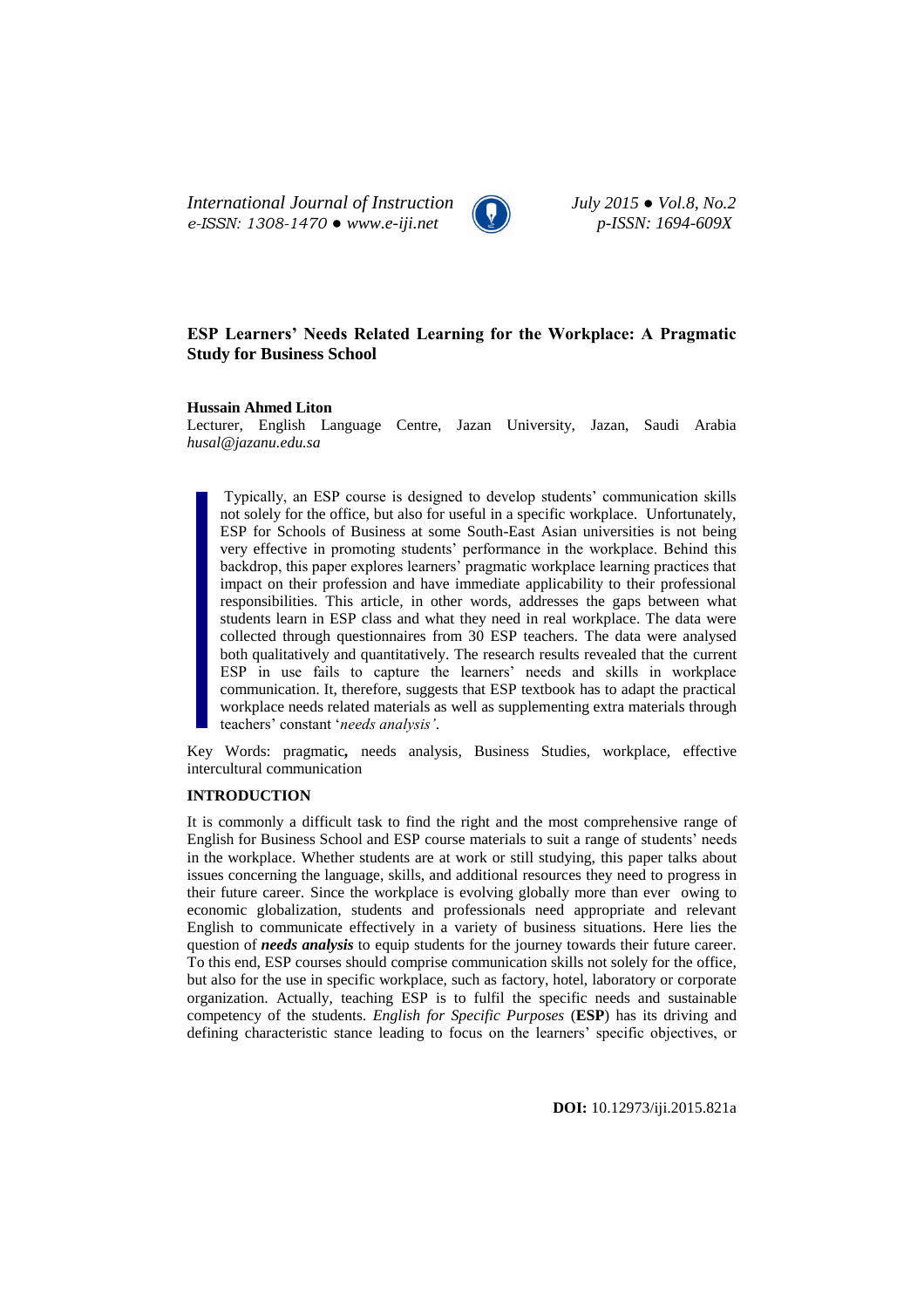needs to learn English for pragmatic use in a specific context. Consequently, ESP course is to be designed to meet the specific learning needs of a specific learner or group of learners within a specific time frame for which instruction in traditional General English (GE) will not suffice. This course instruction, in general, involves in orientation to specifically spoken and written English skills development to carry out specific academic or workplace tasks and purposes. Behind this backdrop, the present paper discusses learners' needs related learning for the workplace with a view to developing an effective and practical ESP for the students of Business School at some universities of South-East Asia.

In other words, this study investigates learners' needs specifying to meet those needs in actual teaching and learning situations, catering their better performance in the real workplace situation. Learners' needs will have to be addressed if the course is to be effective and successful. Business Studies students have specific English needs. This reality has developed a variety of ESP course designs. In such a context teachers' role is a vital factor as Schleppegrell defines "Their (Teachers') task is to analyze students' needs, outline objectives, select and adapt teaching materials, design lessons, create an adult-oriented learning environment, and assess students' progress" (Schleppegrell, 1991, pp. 18-22). It underlines the issue of *needs analysis*.

## **REVIEW OF LITERATURE**

In South-East Asian context, available research in the field of workplace needs related practical ESP for Business School is very rare. Globally, in the vicinity of ESP teachinglearning development, researchers have attempted to contribute available insight into the matter. This paper looks into the relevant available research information on this issue across the globe.

*TESP* determines to teach English in *context* related to students' skills need for their job in real work situations. ESP has always been with needs analysis and preparing learners to communicate effectively in the tasks prescribed by their field of study or work situation. In this regard, it is important to cite according to Hutchinson and Waters (1987) "ESP as an approach to language teaching in which all decisions as to content and method are based on the learner's reason for learning" ( p.19). Strevens (1988) described it (ESP) as *English language teaching which is designed to meet specified needs of the learner* **(**as cited in Tsao, 2011). In reality, the research and the assessment of ESP course effectiveness showed that ESP is more effective to develop learners' calibre in English. Pertaining to this, Chen (1993) points out, *"…ESP is more effective in increasing students' learning motivation because it relates to their fields of study and caters to their needs"* (as cited inTsao, 2011). So, ESP should properly be seen not as any particular language product but as an approach to language teaching-learning which is directed by specific reasons for learning.

Needs analysis is very important to ensure suitable and quality textbook for the ESP learners of any discipline at any context. Referring to this, Bouzidi in his research in Moroccan context spells out that the suitability of a textbook already in use is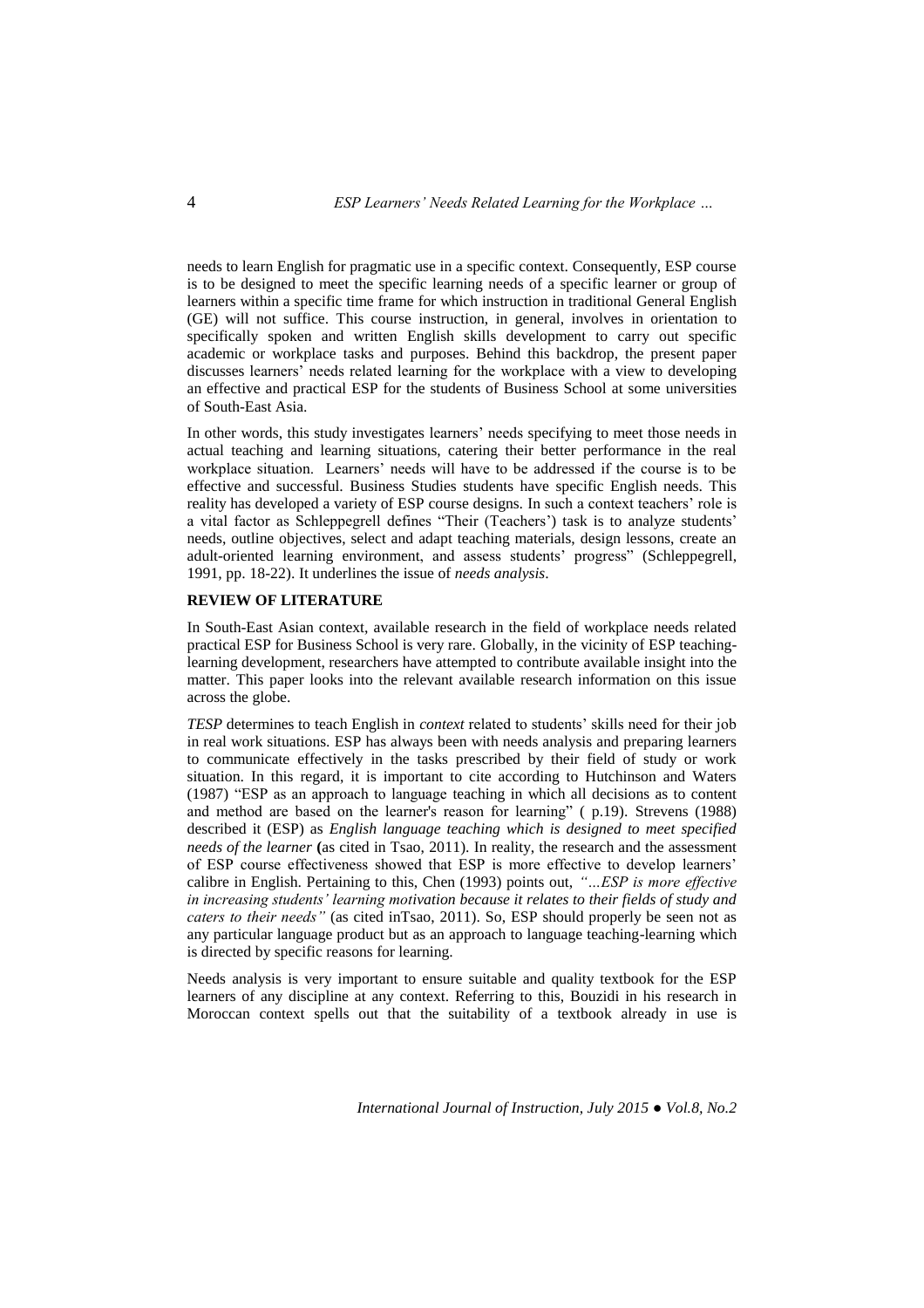# determined and *"accomplished by a needs analysis that documents the type of workplace"* (Bouzidi, 2009).

In case of ESP for Business Studies, ESP practitioners should analyze how the learners can develop effective communication skills in business dealings, conferences, negotiations and job interviews. Importantly to mention here, the ESP instructor has "...five key roles to perform: *teacher, course designer and material provider, collaborator, researcher, and evaluator.*..." (Dudley-Evans & St. John, 1998). Nunan (1993) rightly claims, "*Needs analysis* is one of the elements that distinguish traditional views of language learning and teaching from the communicative perspective towards the issues" (as *cited in* Rajabi & Azarpour, 2011). Practically, it is imperative to recognize and rectify the mismatch for effective teaching-learning through the correlation between what students learn in classroom and what needs of local/international employers.

Apparently, the diverse information reflects that ESP teaching-learning is directed by a kind of students' academic and professional needs related analysis. Richards (1984) spells out that 'Needs analysis' may be used as a means of getting wider input into the "content, design, and implementation of a language programme... defining goals, objectives, and content; ...evaluating a current programme" (as cited in Nunan, 1988). Referring to this, Long (2005) cites four reasons for performing needs analyses: "First, to determine the relevance of the material to the learners' situations; second, to justify the material in terms of relevance for all parties concerned (teacher, learner, administration, parents); third, to account for differences in learner needs and styles, fourth, to create a syllabus which will meet the needs of the learners as fully as possible within the context of the situation" (Long, 2005).

Accordingly, in doing needs analysis, teachers can explore a variety *"…of factual information about learners, their use of language in real life communicative situations as well as their current language proficiency and language difficulties*" *(*Brindley, 1989, p. 70).

In today's globalised business contexts, people communicate through speaking English. That's why; this research has laid emphasis more on students' speaking and participation, but not teacher lecture as in traditional English classes. Students, in Business English classes, need to expose near to global business matters pertaining to relevant topics such as- *presentations, meetings, business-affairs across cultures, advertising, marketing and many others.* Cleland (1999, p.391) defines "Communication is the process by which information is exchanged between individuals through a common system of symbols, signs, or behaviour" ( as cited in Saqlain, Qazi, & Simon, 2012). So, considering employers and employees' need, ESP for Business Studies is necessary to develop students' Business communication skills that can enhance professional performance and create new career opportunities.

Learners' specific needs analysis is a matter of fact in order to design ESP curriculum and effective pedagogy. Regarding students' need related teaching and learning, linguist experts and researchers opine that "…all learning activities are filtered through students'

# *Liton 5*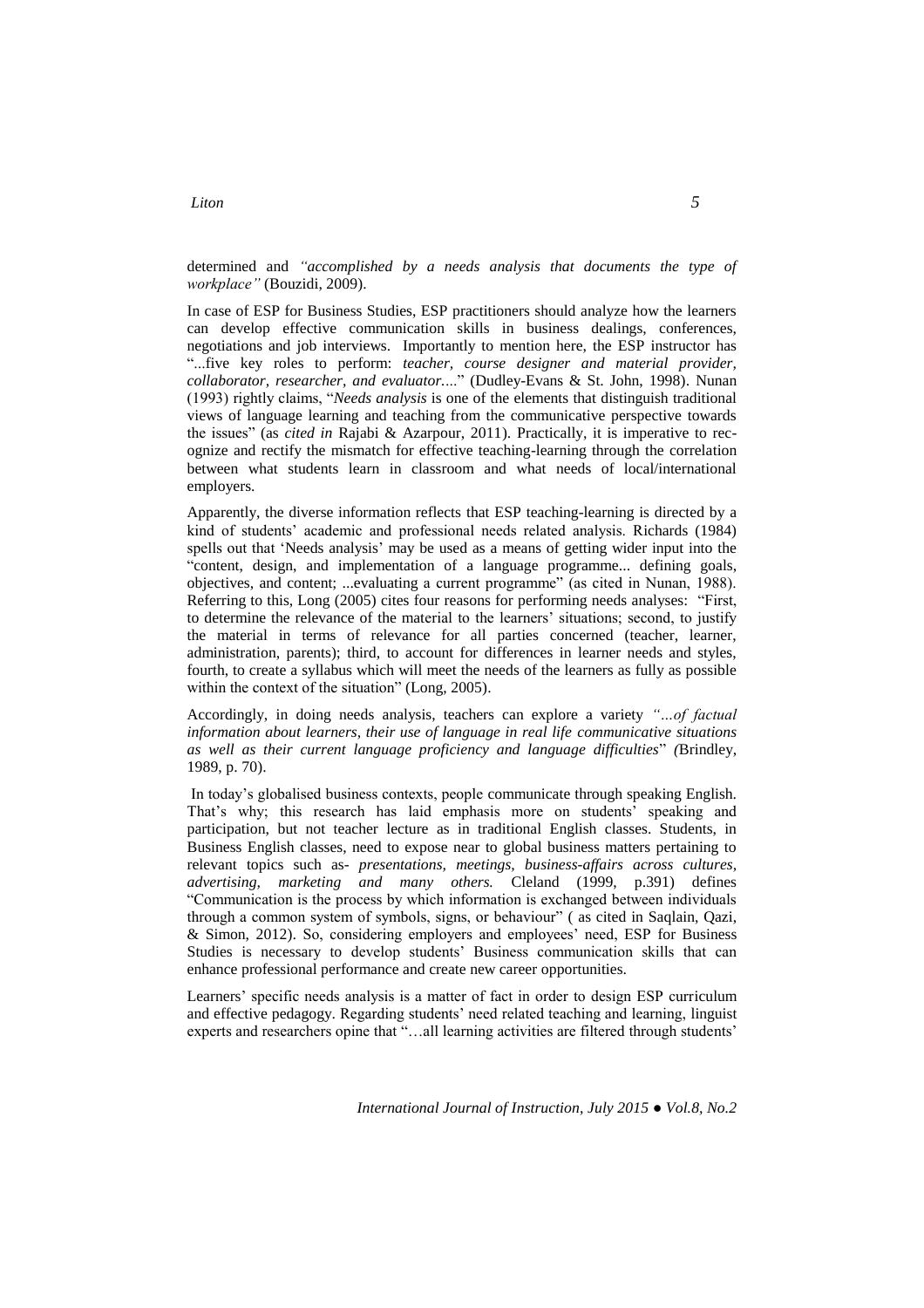motivation" (Liton, 2012). English language is significantly important in almost every area of discipline especially in this globalised era where communications among individuals all over the world are borderless and through a variety of channels. With the globalization of trade and economy and the continuing increase of international communication in various fields, the demand for "English for Specific Purposes (ESP) is expanding, especially in countries where English is taught as a foreign language (Gao, 2007)…Dominant areas in ESP are now Business English and English for Academic Purposes (EAP) and course design issues need to take into account the target learning needs of ESP students" (Kaur & Khan, 2010, pp. 1-16).

Esteban and Marios (2002) reflect in their study that "…the ESP teacher's task is to define students' learning needs and assume the role of language consultant, while the content teacher is *the provider* of what Dudley-Evans & St John (1998) term *carrier content,* as well as of professional skills consultant in different situations" (Esteban & Marios, 2002, pp. 7-21).

Very often it is found that there is a gulf between the content of ESP textbooks and actual workplace needs and demands. So, through needs analysis, ESP teachers can judge the distance between classroom material and the requirements of the workplace and be able to bridge that gap" (Bouzidi, 2009). So, undeniably authentic textbook is a highly significant factor to develop effective teaching-learning practices in the real life situation and to fulfil the employee's needs in the workplace, "*a careful and wise selection of materials focused on learners is a must if we want a positive response from them"* (Lee, 1995, pp. 323-328). Mishan (2005) argue that learners' interests and needs are the most important factors in the choice of authentic texts.

Seemingly, this aspect of the related literature review underpins the significance and value of the current study.

# **METHOD**

## Research Context and **Participants**

The study was conducted among ESP instructors who were teaching English for Business Administration at different universities in South-East Asia. This paper aims to facilitate developing "in students a relatively high level of competence in reading, and an intermediate level of competence in listening, speaking, writing, and translating so that students can communicate in English" in real life situation (Team, 1999, p. 01).

The participants of this study were chosen on a random basis. A total of 30 ESP teachers took part in this study. We took in our purview some universities like Universiti Sains Malaysia, Penang, Bangladesh Islami University (BIU), Dhaka, University of Panjab, Pakistan, Sana'a University, Yemen, Kuwait University, Kuwait and Jazan University, Saudi Arabia. Presumably and seemingly, this survey will underscore a clearer view of the overall standard of ESP courses and reflect the learners' real needs for future employment.

# **Data Collection & Questionnaire**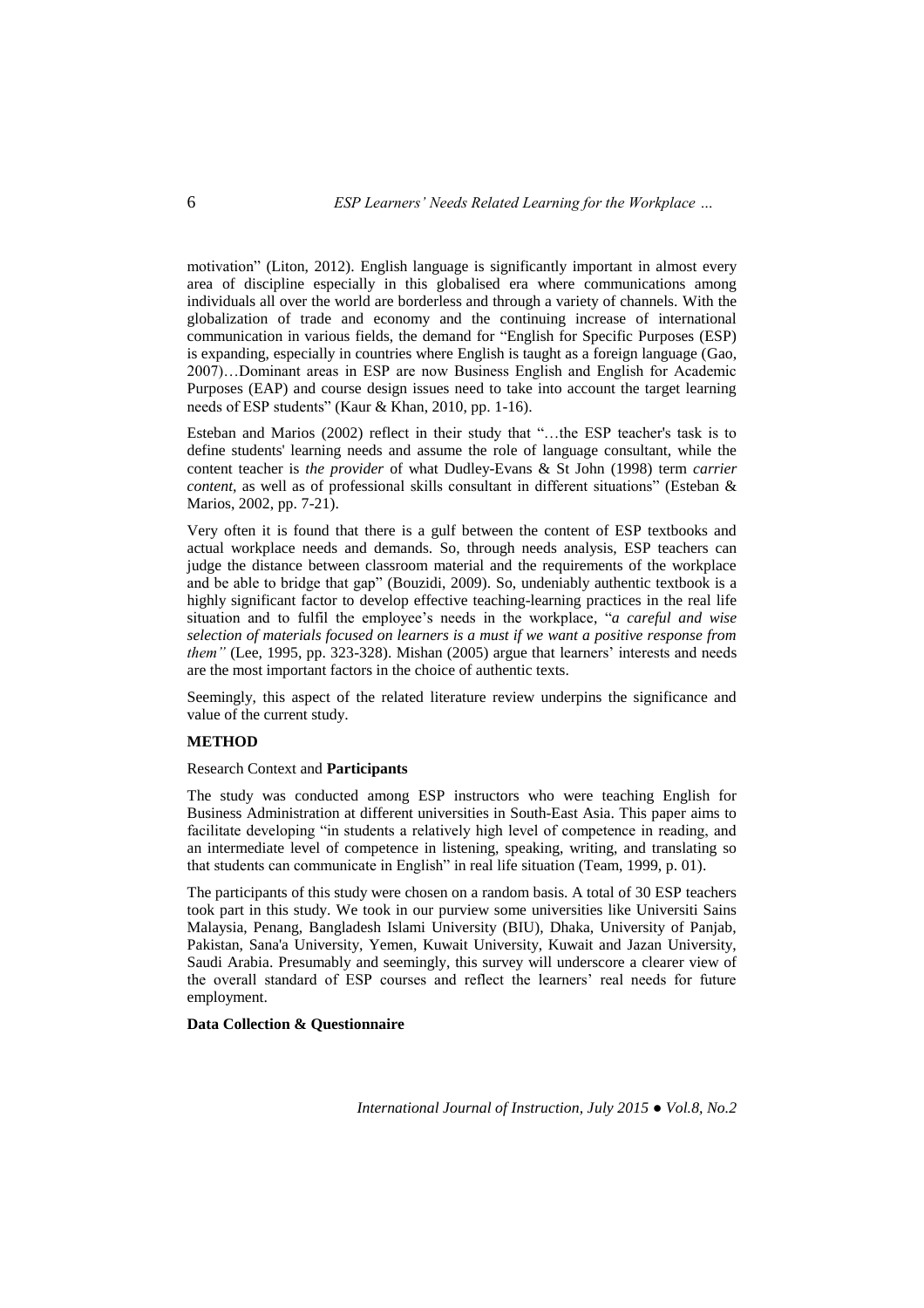# *Liton 7*

The methodology of this research maintains both quantitative and qualitative approaches. The mechanism of data collection for this study encompasses a one page written research questionnaire (See **Appendix 1**). The **researcher** sent questionnaire to 36 ESP teachers via *e-mail*, *Facebook* and *Skype* between January and February 2013. There were multiple choice questions as well as question asking for short suggestions, offering the respondents a free rein. The pedagogical goal of the survey was explained in the appendix, and asked the participants to answer the questions. They answered the questionnaire quite willingly, and most of them made some valuable suggestions. The questionnaire for this research quests for teachers' evaluations and suggestions about ESP learners' needs related learning for their future workplace. Importantly, this research type is useful as

"*personal reflections are integral to the emerging analysis of a cultural group, because they provide the researcher with new vantage points and with opportunities to make the strange familiar and the familiar strange"* (Marshall & Rossman, 2006, p. 100).

Out of 36, a total of 30 questionnaires were returned representing a response rate of 83%.

## **RESULTS**

#### **Data Analysis**

The data of the questionnaire were analysed qualitatively and quantitatively in order, "to stress the unique strengths of the genre for research that is exploratory or descriptive" (Marshall & Rossman, 2006, p. 60). The collected data of the questionnaire were sorted out, and the percentage of teachers offering the same answer was computed. The questionnaires were tabulated to record the responses from each participant for each option of the questions. Typically, throughout the data analysis processes, according to Creswell, the researchers "*seek to identify and describe patterns and themes from the perspective of the participant(s), then attempt to understand and explain these patterns and themes*" (Creswell, 2003, p. 203). Tables are drawn below to sum up the frequency of responses to almost all the questions (**See Tables).**

In the first question, the respondents were asked, "Does the textbook cover the situations learners are likely to encounter in their future professional environment?*"* 10% of the respondents answered "Yes" while 70% of them answered "No". 20% of the respondents chose, the "Partially" option (See Table 1).

Table 1: Does the textbook cover the situations learners are likely to encounter in their future professional environment?

| Choices   | Answer | Percentage (%) |
|-----------|--------|----------------|
| Yes       |        | ΙU             |
| No        |        | ν              |
| Partially | 06     | ∠∪             |

The majority of the teachers report that current ESP course in use does not address the situational lessons related to future professional environment. It is anticipated that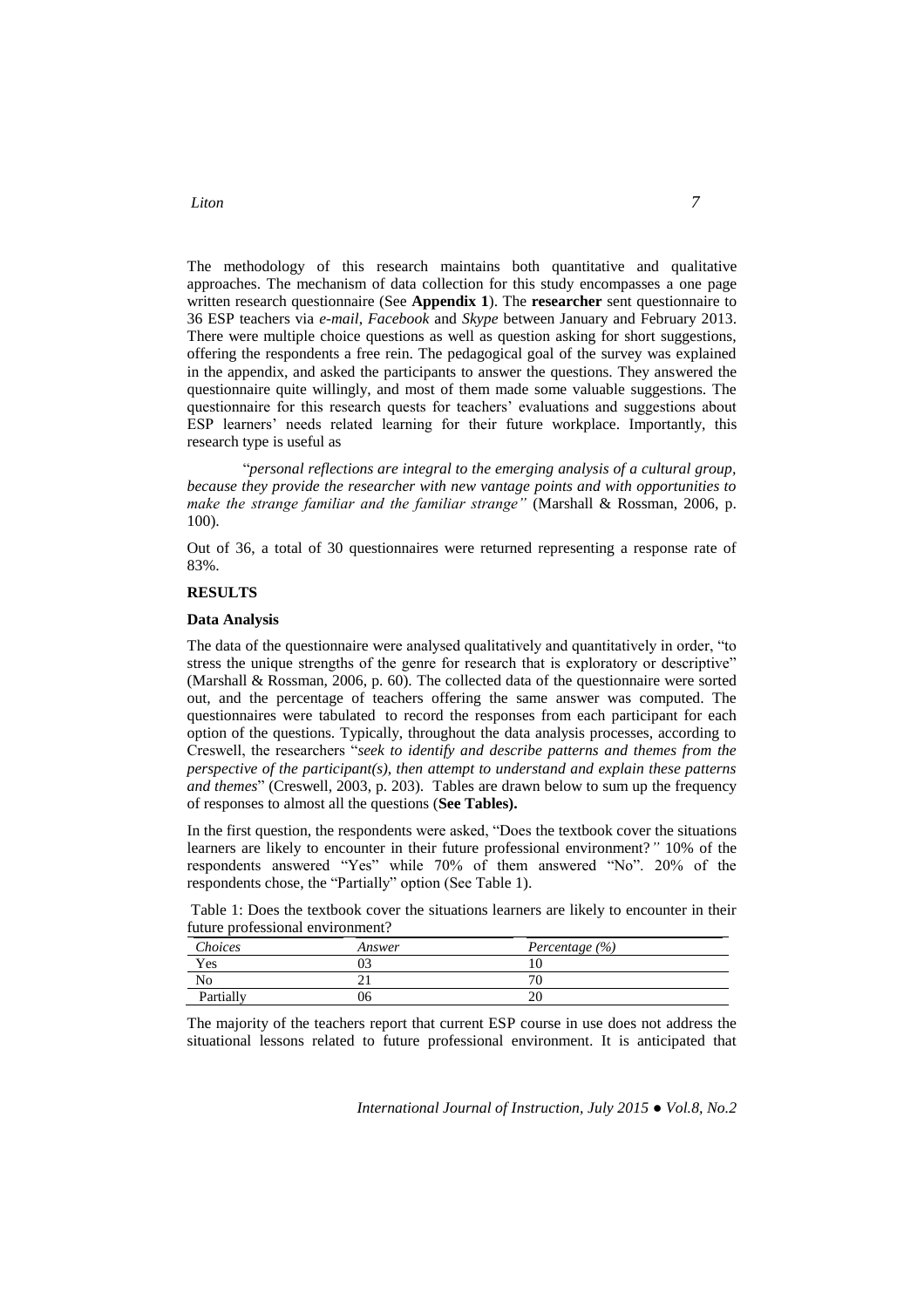irrespectively the participants are very much concern about effective teaching-learning game which sounds positive reaction. So, while preparing the content for a course, the course designers must draw up an inventory of topics and situations that are relevant to students' needs and are likely to motivate learning*.* 

The 2<sup>nd</sup> question asked the teachers, "Do you think ESP course properly addresses the needs of the Business department's students whom you are teaching?" In answer to this question 27% of the participants answered "Yes", while 43% of them replied "No" and 30% for the "partially" option. (See Table 2)

Table 2: Do you think ESP course properly addresses the needs of the Business School students whom you are teaching?

| Choices   | Answer | Percentage $(\% )$ |
|-----------|--------|--------------------|
| Yes       | 08     |                    |
| No        |        | 4.                 |
| Partially | 99     |                    |

The response of a large portion (43%) of the teachers highlights more on unsuitability of the ESP course design. Here, the positive response (27%) avows the appropriateness of course design in a miniature scale. Considerably, the overall response suggests redesigning the ESP course in keeping with learners' future workplace needs.

The  $3<sup>rd</sup>$  question seeks to identify the range of suitability of the contents of existing ESP course for learner-centred practice oriented for better learning outcomes. 10% of the participants selected "Yes, Completely" option while 63% of them made a choice "No" and 27% for the "Partially" option (See Table 3).

Table 3: Does the text material lay emphasis more on learner-centred than teachercentred approach for better learning outcome?

| Choices         | Answer | Percentage $(\% )$ |
|-----------------|--------|--------------------|
| Yes, Completely | 03     |                    |
| No              | 19     | 0.3                |
| Partially       | 08     |                    |

The response of a vast number of the respondents draws attention to the fact that the contents of *existing ESP text are not wholly learner-centred and task-based practice oriented*. On the other hand, the presence of positive response for the '*complete'* and '*partial'* suitability of the course curriculum underscores a subtle line that any curriculum design and policy needs to be adequately scrutinized to ensure students' real needs in the workplace.

In the 4<sup>th</sup> question, the respondents were asked, "Does the course develop your students' communication skills (e.g., speaking and writing skill)?" In terms of the three choices: 10% 0f the participants chose "Completely" option; 30% "Partially" option and 60% answered in the negative (See Table 4).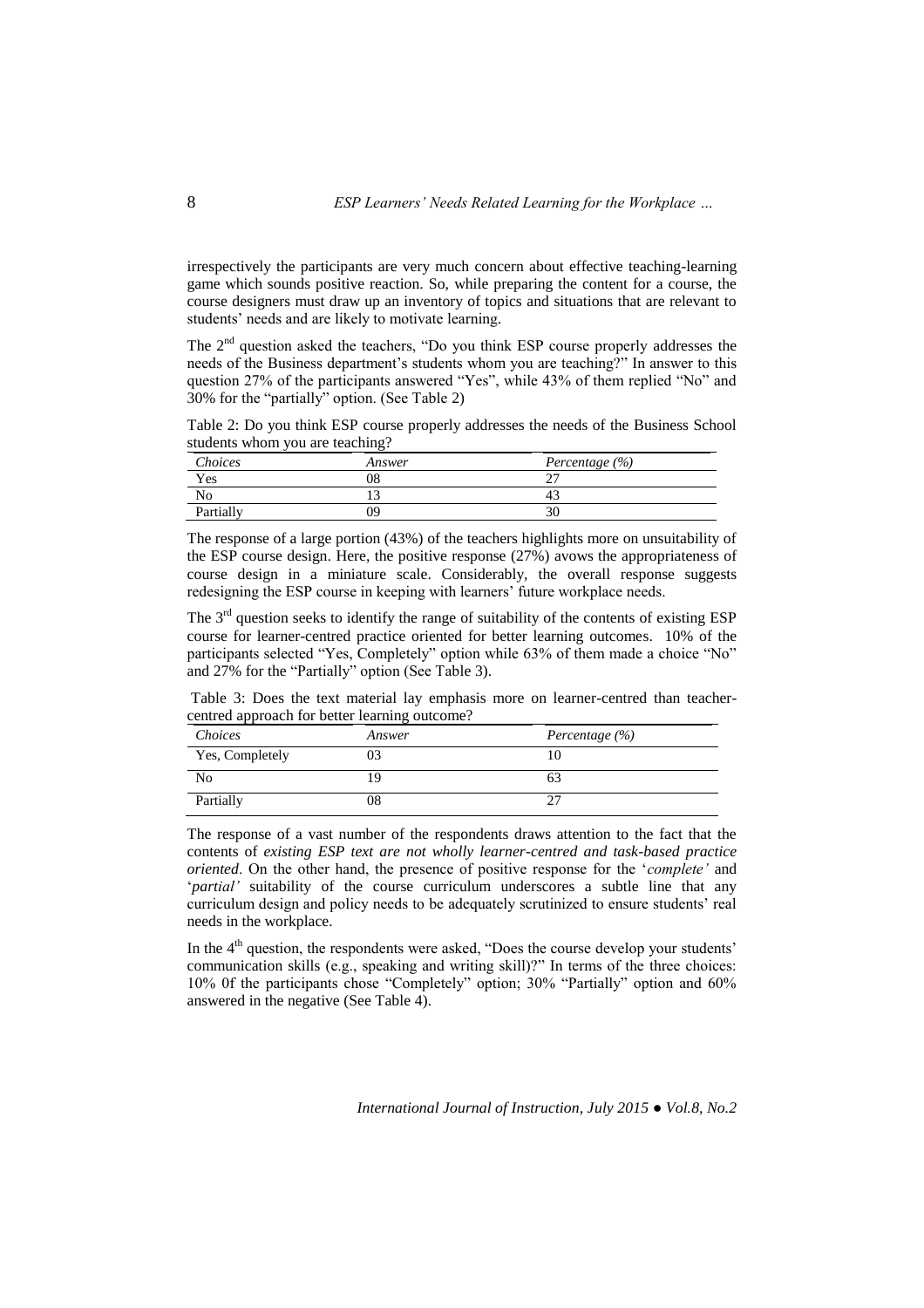# Table 4: Does the course develop your students' communication skills (e.g., speaking and writing skill)?

| Choices    | Answer | Percentage $(\% )$ |
|------------|--------|--------------------|
| Completely | J3     |                    |
| Partially  | 09     |                    |
| Not at all |        | 60                 |



Figure 1: Communication skill

The answers to this question demonstrated nuance of expressions, and perceptions about learners' progress in communicative skills like *Speaking and Writing.* It showed partial advancement of learners in communication skill, but a notable portion (60%) of them observed a sheer disappointment in the required field of competence. This impression underscored the unsuitability of textual material which does not capture the learners' appropriate need and demand. So, it subtly manifests that existing ESP textbook is not tailored appropriately according to the students' needs in the workplace.

The 5<sup>th</sup> question sought to elicit the teachers' opinion on the use of functional and technical terms related to Business as if the learners can use those in their future professional settings. 87% selected "Yes" while 13% selected "Partially" option (See Table 5).

Table 5: Do you think the ESP text should cover the functional language (terms related to Business) learners are likely to use in their future professional environment?

| Choices    | Answer | Percentage $(\% )$ |
|------------|--------|--------------------|
| Yes        | 26     | 87                 |
| Not at all | 00     | 00                 |
| Partially  | 04     |                    |

The overwhelming responses of the participants showed their awareness of ESP teaching-learning norms and forms. This course is designed to improve the learners'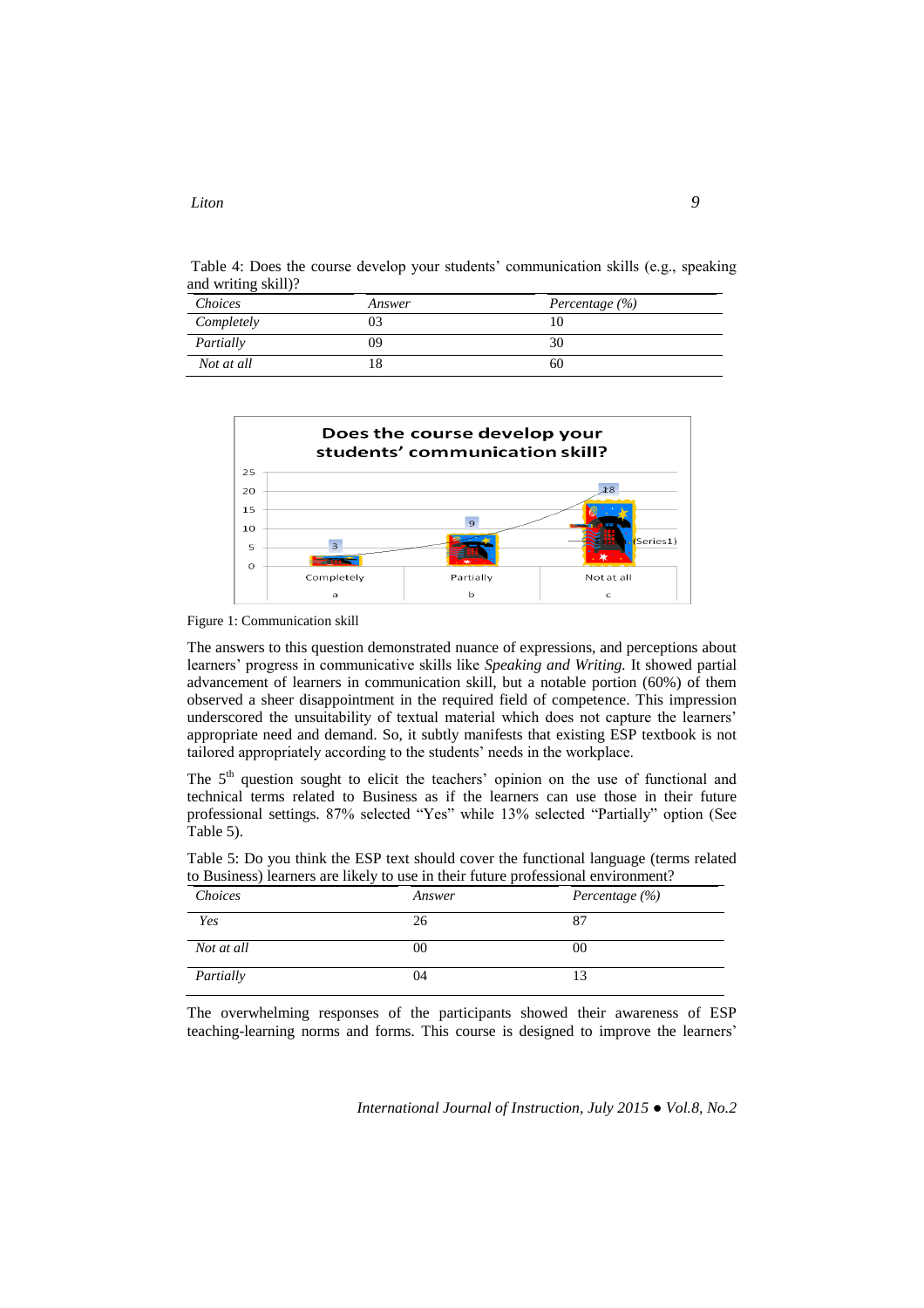competence in particular communicative skills as well as to determine their specific skills related to workplace demand. Accordingly, it is suggested that ESP course should cover technical terms and terminologies related to Business Studies, for example, Profit & Loss account, Gross/ Net Profit, Schedule, Bill of Exchange, Balancing, Balance sheet, Debit/ Credit and the like.

Finally, the  $6<sup>th</sup>$  question offered a 'free will' to the participants to give more comments for formulating an effective and pragmatic ESP course. The participants' suggestions were reported into structured answers. 77% respondents suggested that ESP course curriculum should be redesigned in keeping with the learners' needs in the workplace. 83% participants laid emphasis more on listening, speaking, and writing skills respectively to secure *communicative competence* as if the learners can develop borderless communication as  $21<sup>st</sup>$  century skill. 80% of the respondents pointed out that Information and Communication Technology **(ICT)** needs to be integrated into ESP teaching which marks as a step ahead of teaching effectiveness. Interestingly, 73% participants suggested a very ground-breaking and effective implication that the ESP learners should be exposed to the opportunity to video-led lessons related to a variety of business professions which are likely to motivate learning (See Table 6).

|    | <i>Sl. No Suggestions</i>                                | Answer | Percentage $(\% )$ |
|----|----------------------------------------------------------|--------|--------------------|
|    | More practical ESP curriculum to be redesigned in 23     |        |                    |
|    | keeping with the learners' needs in the workplace and    |        |                    |
|    | demand of the corporate job market                       |        |                    |
| 2. | ICT Integration in ESP classroom $-$ a step ahead of 24  |        | 80                 |
|    | teaching effectiveness                                   |        |                    |
| 3. | The learner should be exposed to video-led lessons       | 22     | 73                 |
|    | related to variety of business professions               |        |                    |
| 4. | More emphasis on listening, speaking, and writing        | -25    | 83                 |
|    | skills                                                   |        |                    |
| 5. | Teaching students to communicate confidently across      | 20     | 67                 |
|    | countries and cultures in a range of business situations |        |                    |
|    |                                                          |        |                    |

Table 6: ESP teachers' reflections from data analyses

### *Source:* **data analysis of questionnaires**

Indeed, the varied suggestions from the majority of the participants recall that the promising ESP practitioners were concerned with the upshot of their students' needs in the real life situation. Predominantly, the teachers (83%) underlined that listening, speaking and writing skills should be given high importance to develop communicative competence which is the main concern of workplace.

# **DISCUSSION**

This paper examined the diverse information on workplace *'needs'* related ESP teaching-learning issues for business studies based on statistical data analyses and revealed the following points of propositions: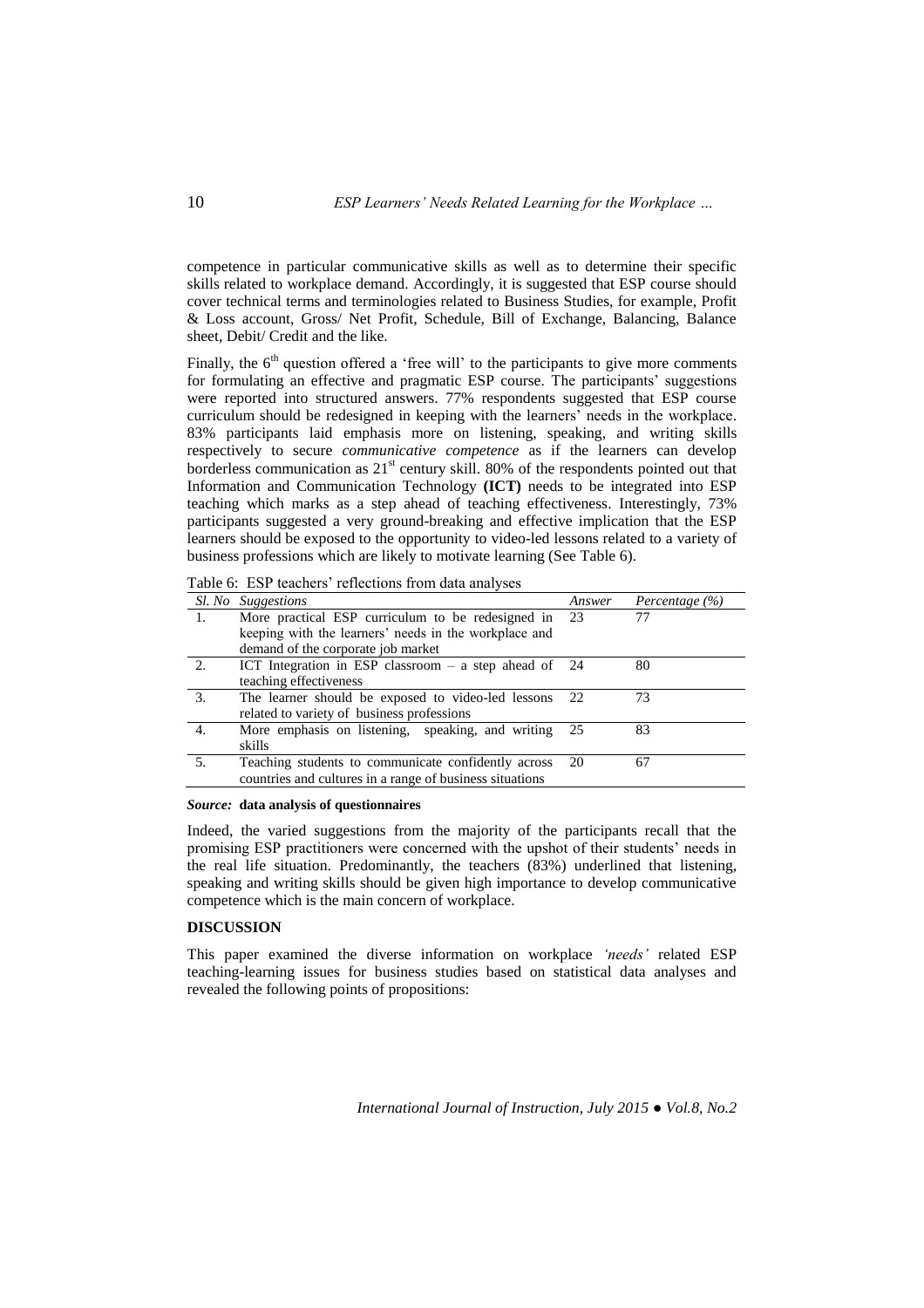## **(A). Problem issues:**

# **Unsuitability of course design**

(60-65) % teachers' responses underlined the fact that the contents of existing ESP text are not wholly learner-centred and task-based practice oriented and it is not tailored appropriately according to the students' needs in the workplace (Tables no. 3 & 4).

## **Irrelevant Course Materials**

The current ESP course in use does not address the situational lessons related to future professional environment (70%, Table-01).

### **Interactive Communication Skill ignored**

The current textual material fails to capture the learners' essential skill like communication competency which is the appropriate need and demand of the workplace.

## **More teacher-centred than learner-centred approach**

ESP class is more teacher-centred than learner-centred because text materials are not learner-centred and task-based practice oriented.

## **(B).** *Viable suggestions*

This paper divulges some viable suggestions for making a pragmatic ESP course to meet students' workplace needs.

# **Pragmatic Course Design**

While preparing the contents of an ESP course for School of Business, the course designers must lay emphasis on topics and situations that are relevant to students' needs to carry out the basic communicative tasks required in the Business and corporate organization.

# **Steps to Success**

The textbook should be facilitated with DVD series of effective phone calls, teleconference, or business negotiations to develop students' listening and speaking skills. It provides chances to the students to know how to take part effectively in a teleconference, a negotiation or a job interview. In this way, they build up the language and skills they need to communicate in the workplace and business situations.

## **Cross-border communication practices**

In the textbook, there should be some options for practices in the form of writing messages, ordering and queries, sending information from one farm/country to another farm/country, or some reading passages in such forms. So, it is important to expose students to communicate confidently across countries and cultures using international Standard English in a range of business situations.

*International Journal of Instruction, July 2015 ● Vol.8, No.2*

*Liton 11*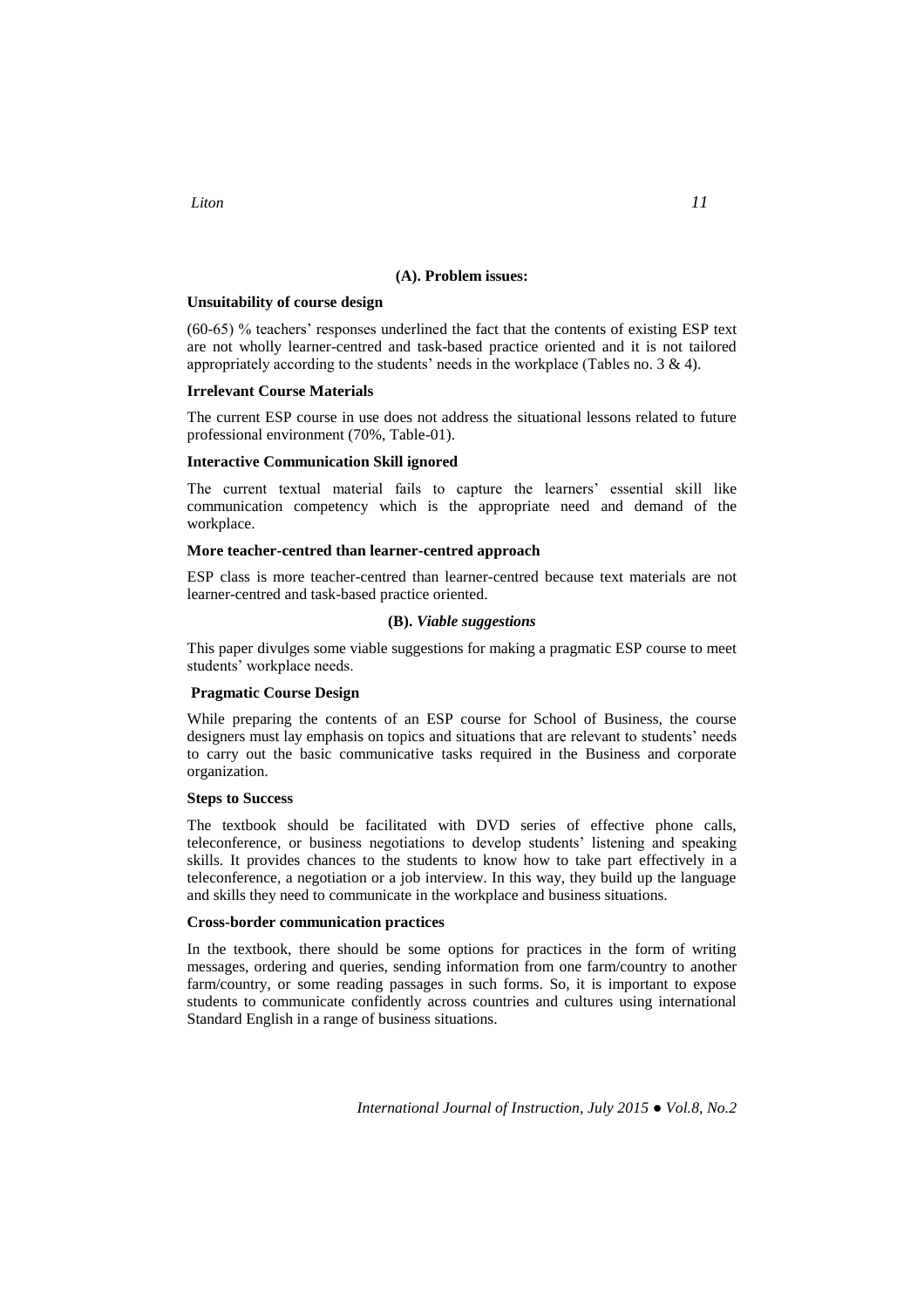## **Watch & Learn**

Video-led lessons of successful Meetings and Presentations are to be conducted in highly technology facilitated classrooms*.* It allows students to watch and analyse the skills in action and progress.

**Information and Communication Technology (ICT) Integration:** ICT integration into ESP teaching-learning will be a step ahead of teaching effectiveness.

### **Inclusion of Business terminologies**

Additionally, ESP course should be facilitated with the opportunity to learn the technical terms and terminologies related to Business Studies (such as- Debit/ Credit, share issue, balance sheet, cost and liability etc.) as if students can use those in their future professional environment.

## **Variables:**

*Supplementing the textbook with extra materials*: Using the textbook as the sole instructional guide, from cover to cover without any supplemental material, will not address the realities of individual learning situations. By providing the real needs of learners and the requirements of the workplace, ESP practitioners can bridge the gap and produce the future potential professionals.

# **CONCLUSION**

The current study divulges certain effective implications emerging from the survey results and analyses. First, pragmatic ESP course should be redesigned in keeping with learners' future workplace needs with special emphasis on communication skills like listening, speaking and writing. Secondly, the textbook should be facilitated with DVD series of effective phone calls, teleconference, or business negotiations in order to build up students' communication skills in the workplace and business situations. Thirdly, the learner-centred task-based communicative approach should be adopted as a mode of teaching in the ESP classroom*.* Fourthly, for effective teaching, ICT (e.g., audio, video, internet or art movies) integration into ESP teaching-learning should be a paramount focus as a demand of the time. Finally, it can be suggested to supplement the textbook with extra materials through continuous practice of learners' *needs analysis* in order to expose them nearer to workplace needs and performance. After all these adaptations and conversions, it will open up a tunnel of hope for an effective workplace needs related pragmatic ESP course for Business studies. Indeed, the present paper will continue to provide very important information to the ESP professionals, course designers and students of Business studies for effective ESP teaching-learning in any TEFL situation.

#### **Acknowledgement**

This is a substantially revised version of a paper presented at the 5<sup>th</sup> International Language Learning Conference 2013 (5<sup>th</sup> ILLC 2013) dated from 11 November to 13 November 2013 in Universiti Sains Malaysia, Penang, Malaysia. The author of this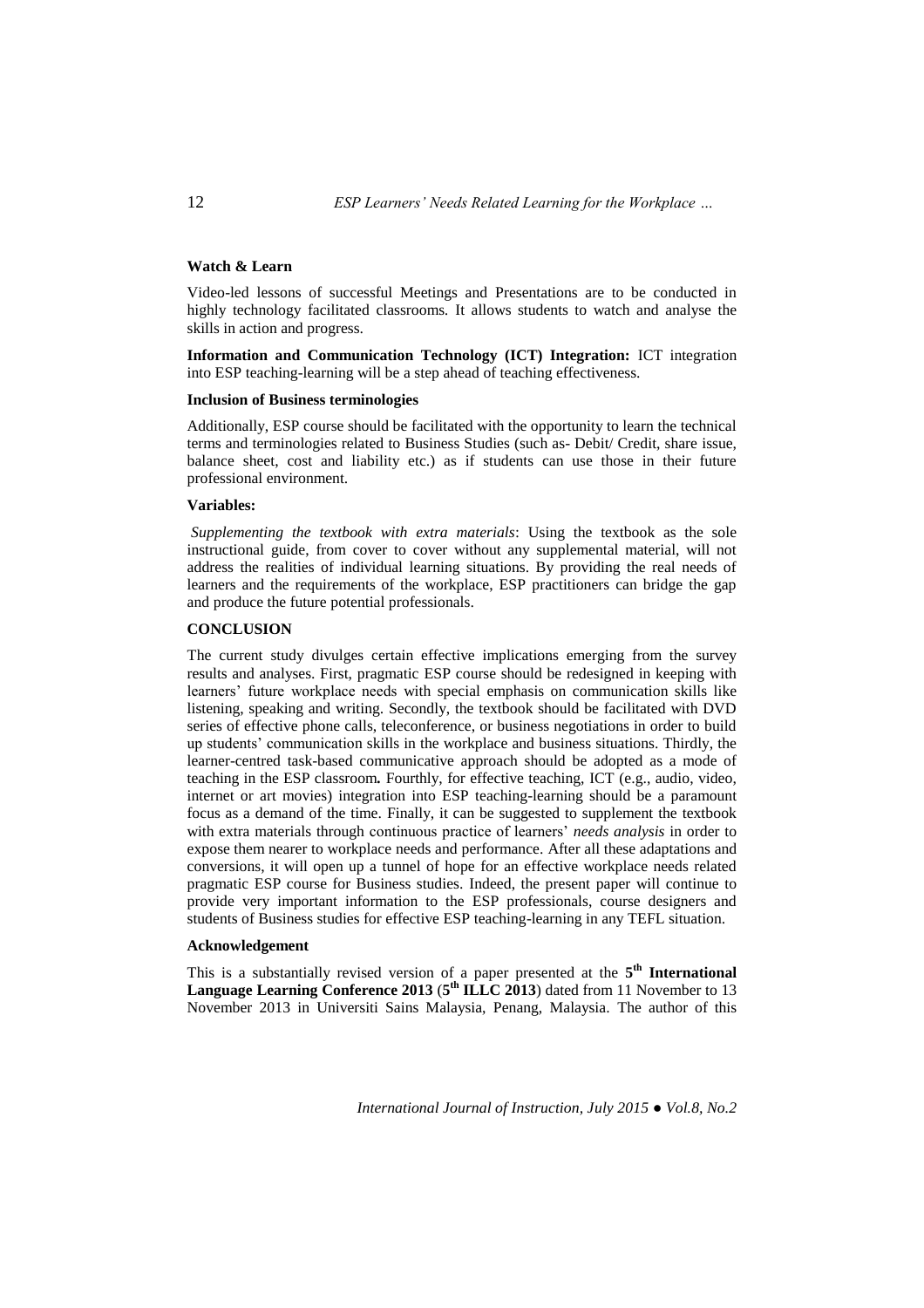# *Liton 13*

study expresses his thanks to Jazan University, Jazan, Saudi Arabia for financial support to join the Conference.

## **REFERENCES**

Bouzidi, H. (2009). Between the ESP Classroom and the Workplace: Bridging the Gap. *English Teaching Forum* (Number 3), 10-19.

Brindley, G. (1989). *The role of needs analysis in adult ESL programme design: The second language curriculum.* (R. K. Johnson, Ed.) New York: Cambridge University Press.

Creswell, J. W. (2003). *Research Design: Qualitative, Quantitative, and Mixed Approaches. Second Revised ed.* London: Sage Publications Ltd.

Dudley-Evans, T., & St. John, M. (1998). *Developments in ESP: A multi-disciplinary approach.* Cambridge: Cambridge University Press.

Esteban, A. A., & Marios, M. V. (2002). A Case Study of Collaboration Among the ESP Practitioner,the Content Teacher, and the Students. *Revista Alicantina de Estudios Ingleses , 15*, 7-21.

Hutchinson, T., & Waters, A. (1987). *English for specific purposes: A learning-centred approach.* Cambridge: Cambridge University Press.

Kaur, S., & Khan, A. M. (2010). Language Needs Analysis of Art and Design Students: Considerations for ESP Course Design. *ESP World , Volume 9* (Issue 2 (28)), 1-16.

Lee, W. (1995). Authenticity revisited: text authenticity and learner authenticity. *ELT Journal , 49* (4), 323-328.

Liton, H. A. (2012). Developing Efl Teaching And Learning Practices In Saudi Colleges: A Review. *International Journal of Instruction , Vol.5* ( No.2), 129-152.

Long, M. (2005). *A rationale for needs analysis research: Second language needs analysis.* (M. H. Long, Ed.) Cambridge: Cambridge University Press.

Marshall, C., & Rossman, G. B. (2006). *Designing Qualitative Research.* London: Sage Publications Ltd. (Inc 1st pub. 1989).

Mishan, F. (2005). *Designing authenticity into language learning materials.* Bristol: Intelect Ltd.

Nunan, D. (1988). *The learner-centered curriculum: A study in second language teaching.* Cambridge: Cambridge University Press.

Rajabi, P., & Azarpour, N. (2011). Academic needs of Iranian business administration students in ESP classes. *Contemporary Online Language Education Journal , 1*, 20-32.

Saqlain, N. -u., Qazi, W., & Simon, H. C. (2012). Effect of Teaching Methodologies for Business Communication at BBA Level in a Pakistani Classroom. *European Journal of Scientific Research , Vol.71* (No.1), 72-77.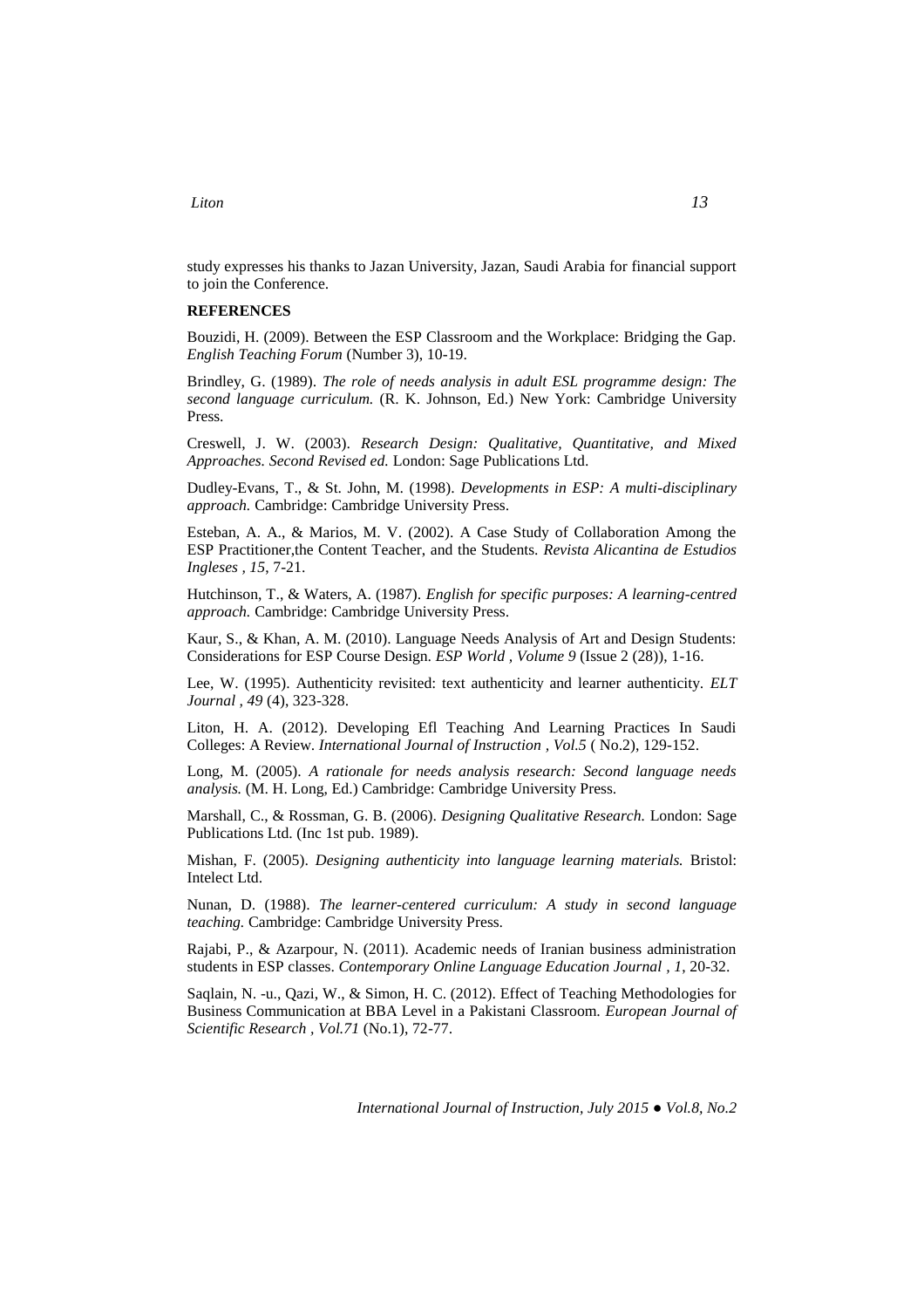Schleppegrell, M. J. (1991). English for Speciflc Purposes: a program design model. *English Teaching Forum , 29* (4), 18-22.

Team, C. E. (1999). *College English teaching syllabus (For regular college students).* Shanghai: Shanghai Foreign Language Education Press & Higher Education Press.

Tsao, C. H. (2011). English for Specific Purposes in the EFL Context: A Survey of Student and Faculty Perceptions. *The Asian ESP Journal, 7- 2*, 126-149.

### **Appendix 1**

Dear **ESP Practitioners,** I have undertaken a research under the caption *"ESP*  Learners' Needs Related Learning for the Workplace: A Pragmatic Study for School of *Business".* Teachers' perceptions, reflections and suggestions are highly important to make teaching materials more practical to students' needs and professional practices. Survey data will be used only for research purpose. Therefore, you are requested to answer all the questions below carefully. I appreciate your cooperation with thanks.

**Hussain Ahmed Liton,** *Lecturer, English Language Centre, Jazan University*

#### **Teachers' Questionnaire**

1. Does the textbook cover the situations that learners are likely to encounter in their future professional environment?

 *a) Yes b) No c) Partially* 

2. Do you think the ESP course properly addresses the needs of the Business School students whom you are teaching?

*a) Yes b) No c) Partially* 

3. Does the text material lay emphasis more on learner centred than teacher centred approach for better learning outcome?

*a) Yes, completely b) No c) Partially*

4. Does the course develop your students' communication skills (e.g., speaking and writing skills)?

*a) Completely b) Partially c) Not at all* 

5. Do you think the ESP text should cover the functional language (terms related to Business) that learners are likely to use in their future professional environment?

*a*) *Yes* b) *Not at all c*) *Partially* 

6. Do you have any suggestions that may fulfil ESP learners' needs? If so, please mention here: ---- ---- ---- --- --- ----- --- --- --- --- ------- ---- --- -- -- --- --- --- --- ---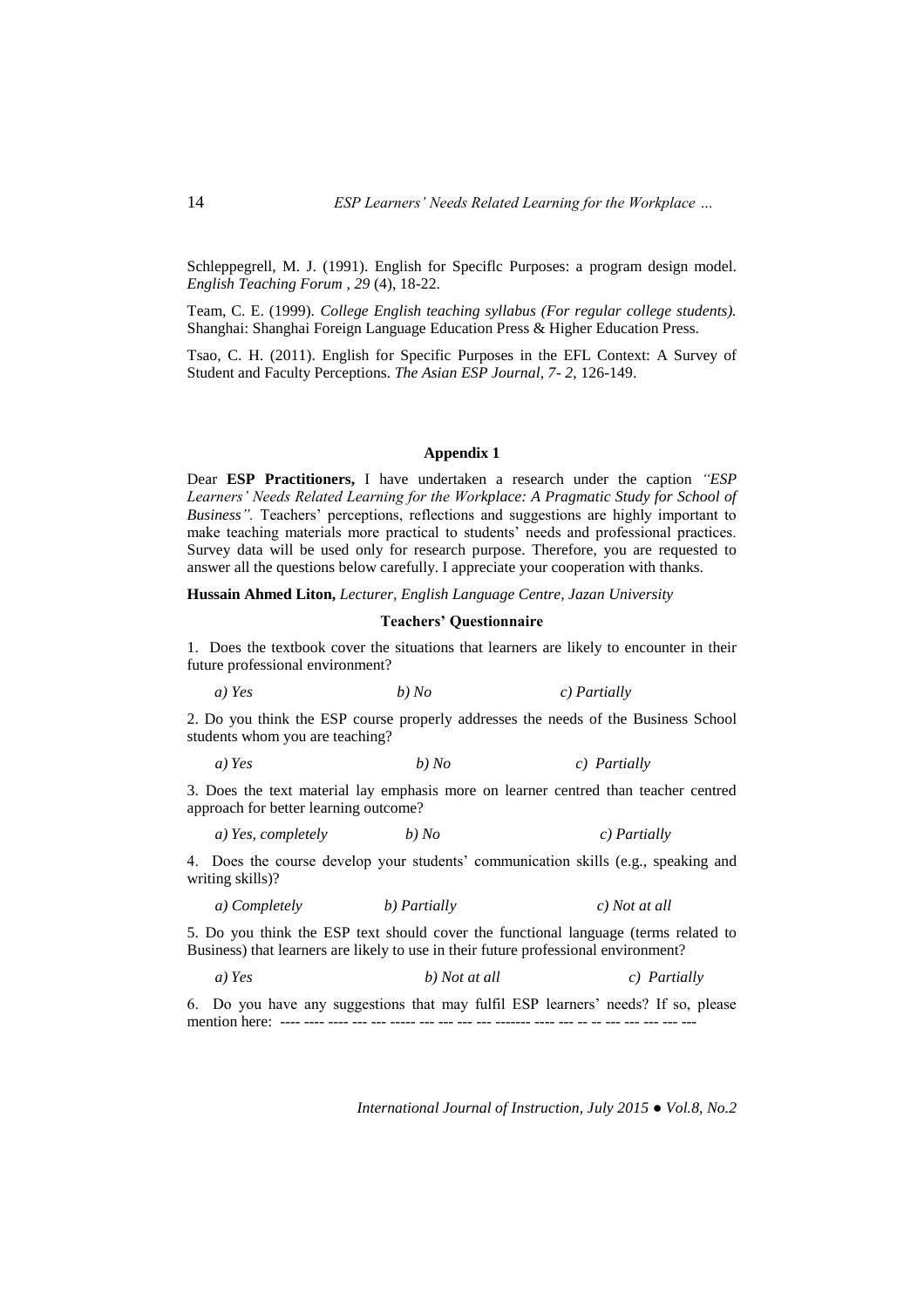### **Turkish Abstract**

### **Özel amaçlı İngilizce Öğrenen Öğrencilerin İş Yeriyle İlgili Öğrenmedeki İhtiyaçları: İşletme Okulları İçin Pragmatik Bir Çalışma**

Özel amaçlı bir İngilizce dersi öğrencilerin iletişim becerilerini sadece ofis için değil aynı zamanda spesifik iş ortamları için de tasarlanmıştır. Ne yazık ki Güneydoğu Asya üniversitelerinde bu dersler öğrencilerin performanslarını artırmaları için çok etkili olmamaktadır. Bu durumun arka planında, bu çalışma öğrencilerin işlerinde performanslarını etkileyen ve sorumlulukları üzerinde anlık uygulanabilirliği olan işyerinde pragmatik öğrenme pratiklerini incelemektedir. Bir diğer deyişle bu çalışma öğrencilerin bu derslerde ne öğrendikleriyle gerçekte neye ihtiyaç duydukları arasındaki farklı incelemektedir. Veriler 30 İngilizce öğretmeninden anket yoluyla toplanmıştır. Veriler nicel ve nitel olarak analiz edilmiştir. Araştırmanın sonuçları bu derslerin öğrencilerin ihtiyaçlarını ve iş yeri iletişimindeki becerilerini kapsamadığını göstermiştir. Sonuç olarak, öğretmenlerin yapacağı ihtiyaç analizi doğrultusunda extra materyaller sağlamanın yanında, bu derslerde işyerindeki ihtiyaçlar doğrultusunda kitapların düzenlenmesi önerilmiştir.

**Anahtar Kelimeler:** Pragmatic*,* ihtiyaç analiz, işletme çalışmaları, işyeri, etkili kültürlerarası iletişim

#### **French Abstract**

### **Les Besoins d'ESP Apprenants Apprentissage Lié pour le Lieu de travail : une Étude Pragmatique pour École de Commerce**

Typiquement le cours ESP est conçu pour développer les compétences de communication des étudiants non seulement pour le bureau(les fonctions), mais aussi pour utile dans un lieu de travail spécifique. Malheureusement, ESP pour les Écoles d'Affaire à quelques universités Asiatiques "le Sud-est" n'est pas très effectif dans la promotion de la performance des étudiants dans le lieu de travail. Derrière ce fond, ce papier(journal) explore les pratiques d'apprentissage de lieu de travail pragmatiques des apprenants qui ont un impact sur leur profession et ont l'applicabilité immédiate à leurs responsabilités professionnelles. Cet article, autrement dit, adresse les écarts entre ce que les étudiants apprennent dans la classe ESP et de quoi ils ont besoin dans le lieu de travail réel. Les données ont été rassemblées par des questionnaires de 30 des professeurs ESP. Les données ont été analysées tant qualitativement que quantitativement. Les résultats de recherche ont révélé que le courant ESP dans l'utilisation échoue à capturer les besoins des apprenants et des compétences dans la communication de lieu de travail. Il, donc, suggère que le manuel ESP doive adapter les besoins de lieu de travail pratiques des matériels(matières) liés aussi bien que le complètement de matériels supplémentaires par les professeurs constant ' *l'analyse de besoins'*.

**Mots Clés:** pragmatique, a besoin de l'analyse, des Études commerciales, le lieu de travail, la communication interculturelle effective (efficace)

*International Journal of Instruction, July 2015 ● Vol.8, No.2*

# *Liton 15*